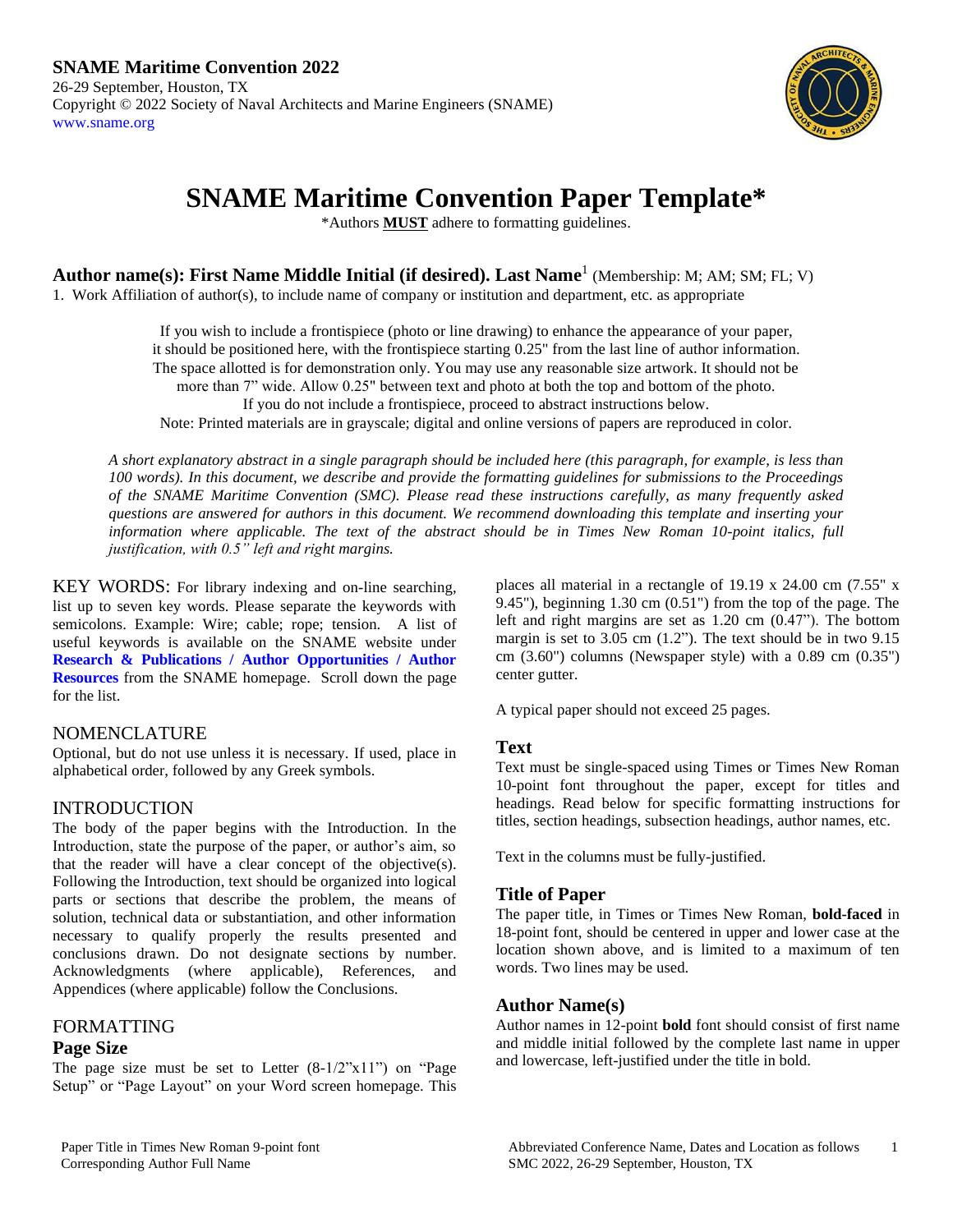## **SNAME Membership Status**

Use upper 10-point normal font following each author name. Membership status should be indicated with caps in parentheses that represent the first letter of the member's status, i.e. (M) for Member, (AM) for Associate Member, (SM) for Student Member; (FL) for Fellow; and (V) for Visitor.

#### **Section and Subsection Heads**

Headings and subheadings appear throughout the text to divide the subject matter into logical parts and to emphasize major elements and considerations. Do not number sections.

#### SECTION HEADINGS

These should be flush left in all UPPERCASE (capital) letters, as shown, normal 12-point font.

#### **Subsection Headings**

These should be **bold** 12-point font, flush left in upper and lowercase, as shown. As in usual title format, words like *the* or *a* are not capitalized unless they are the first words of the header.

*Sub-subsection Headings* should be treated as a bold paragraph lead-in. Sub-subsection heads should be 10-point, *bold-italic*, upper and lowercase, and the paragraph full-justified.

## **Tables**

It is often advantageous to place information in a tabular format as shown below. Number tables consecutively, and use table numbers when referring to a table in text (Table 1, Tables 2-3).

Table 1. Table captions should be placed **above** the table, leftjustified

| Margins | Left Column                 | <b>Right Column</b>           |
|---------|-----------------------------|-------------------------------|
| Top     | $0.51$ " $(1.3 \text{ cm})$ | $0.51$ " $(1.3 \text{ cm})$   |
| Left    | $0.47$ " $(1.2 \text{ cm})$ | $4.42$ " $(11.24 \text{ cm})$ |
| Right   | $4.07$ " (10.35 cm)         | $8.02$ " (20.39 cm)           |
| Bottom  | $9.96''$ (25.3 cm)          | 9.96" $(25.3 \text{ cm})$ *   |

\* SI Units must be used for all weights and measures. If other units are used, the equivalent SI Unit should be included as shown above.

## **Equations**

Equations are to be numbered consecutively, beginning from Eq. 1 at the beginning of the paper. Each appendix should have individual equation numbers. For example, APPENDIX A equations should start Eq. A1, Eq. A2, etc. Use the equation number when referring to equations in the text (Eq. 1, Eqs. 5-7). It is the responsibility of the author(s) to check equations. Please take care to type accurately and check equation numbers thoroughly. Check again after the document has been converted to PDF for publication or posting online.

Equations should be left-justified. Enclose equation numbers in parentheses and place flush right with right-hand margin of the column, as in the following example:

$$
F(x, y, z; t) = (A_x x^2 + B_y y^3 + C_z) \exp(k_x x + \omega t)
$$
 (1)

It is not necessary to force lengthier equations into two-column format. Insert a section break and center the equation on the page, with the equation number tabbed to the right for clarity.

## **Figures and Illustrations**

NOTE: As a general rule, graphics in the printed version of Transactions and symposia proceedings will be depicted in black and white. In digital and online versions, graphics will be portrayed in color wherever possible. Please be aware of the quality of your figures, illustrations, and photos, and take into account the difference between color and grayscale images.

Number figures consecutively and use the figure number when referring to a figure (Fig. 1) or figures (Figs. 2-3) in the text. Figures must have a caption placed **below** the figure, leftjustified, consisting of an abbreviated number, for example Fig. 1, with a brief title. Each appendix should have individual figure numbers, for example, APPENDIX A figures should start at A1, A2, etc.

For good legibility, lines, letters, and symbols must be of sufficient weight (or darkness), size, and thickness. Avoid using shades or colors so that patterns will read more clearly. Figures should be produced electronically where possible, in .jpg, .gif, or .tif formats.

Place figures/images in the text as close to the reference as possible. Figures may extend across both columns to a maximum width of 7.5". It is preferable that figures fit within columns, but legibility and clarity must also be a consideration.

Figures that are line-art should be scanned at 600 dpi, whereas screened figures should be scanned as grayscale at 300 dpi.

Please scan photos at 300 dpi, use the grayscale setting on your scanner, and place the photo into position on your electronic document.

## **Citation of References**

Within the text of an article, references are to be cited by last name of author(s) and year of publication. Each reference should include last names of all authors. For example:

It was discovered that . . . (Longuet-Higgins and Fox 1977) Ueda and Rashed (1990) proposed . . . Sparrow (1980a) discovered . . . It was also noted (Sparrow, 1980b; Kheisin, 1992) that . . .

## **Last Page**

The two columns on the last page should be as close to equal length as possible.